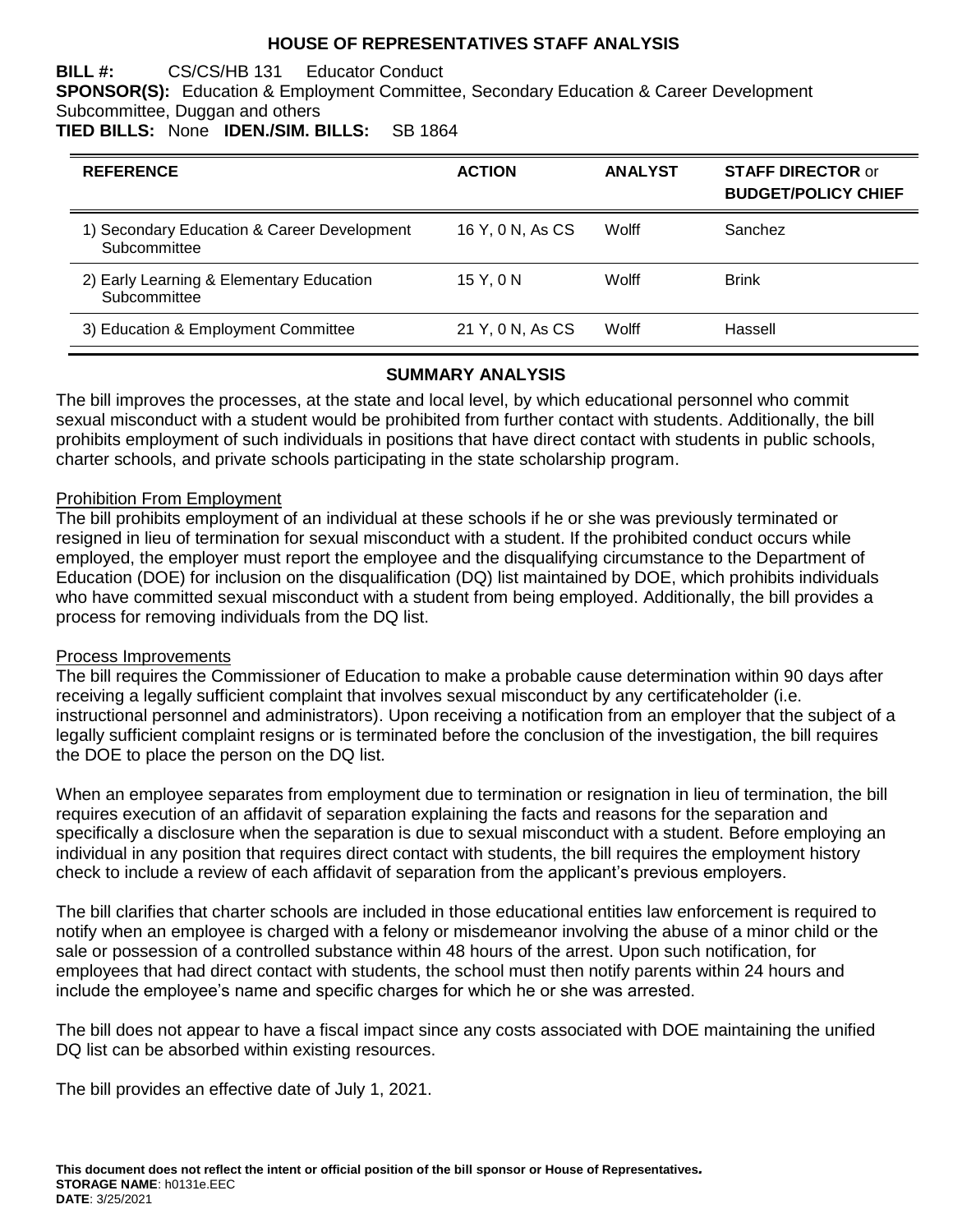# **FULL ANALYSIS**

# **I. SUBSTANTIVE ANALYSIS**

# A. EFFECT OF PROPOSED CHANGES:

There have been cases in Florida in which school personnel, substitute teachers, or contractors have committed acts of moral turpitude and continued serving in positions that require direct contact with students.<sup>1</sup> Many times these individuals resigned before the completion of an investigation, and were subsequently employed because they were never formally charged. For example, in Hillsborough County, five teachers who resigned while under investigation for wrongdoing later returned to the classroom through a company that provides temporary workers for the school district. Of those five, two worked as substitute teachers after resigning.<sup>2</sup>

In May 2014, Broward County Public Schools fired and "disqualified from future employment" a substitute teacher following allegations from multiple children that he touched them inappropriately.<sup>3</sup> Despite this fact, the employee received a temporary teaching certificate from the Department of Education (DOE) in 2016 and began teaching at a charter school in Broward County.<sup>4</sup> In August 2018, the teacher was arrested and is currently facing multiple counts of sexual battery and molestation stemming from conduct at the charter school.<sup>5</sup> While his temporary teaching certificate expired in July 2019, the teacher was not permanently barred from certification until July 2020. $6$ 

Some instances of criminal conduct by teachers have gone either unreported or the teacher was not disciplined. In March 2019, a certified middle school teacher stood trial in Miami-Dade County for sexual misconduct with students over an 11-year time period. Despite numerous complaints against the teacher, he continued teaching and working with students. Allegations included forcible rape, child pornography, inappropriate text messages, unwanted sexual touching, groping a fellow teacher, and verbal sexual comments.<sup>7</sup> The teacher's certification was not revoked by the DOE until March 15, 2021, following the teacher's voluntary surrender of his certificate.<sup>8</sup>

There also have been reports of untimely investigations and penalties by school districts. In December 2019, a Broward County school terminated a teacher who faced repeated allegations of acting inappropriately with students, nearly 2 years after being arrested on charges he molested a 12-year old girl.<sup>9</sup> During the 2-year period following his arrest, he remained on administrative suspension with full

1 Jarrod Holbrook, *I-Team: Hillsborough school supervisors lacked oversight on substitute teachers who misbehave*, [https://www.abcactionnews.com/news/local-news/i-team-investigates/i-team-hillsborough-school-supervisors-lacked-oversight-on](https://www.abcactionnews.com/news/local-news/i-team-investigates/i-team-hillsborough-school-supervisors-lacked-oversight-on-substitute-teachers-who-misbehave)[substitute-teachers-who-misbehave](https://www.abcactionnews.com/news/local-news/i-team-investigates/i-team-hillsborough-school-supervisors-lacked-oversight-on-substitute-teachers-who-misbehave) (last visited March 16, 2021). *See also* Marlene Sokol, *After months, no action on Hillborough's substitute teacher problem*[, https://www.tampabay.com/news/education/k12/After-months-no-action-on-Hillsborough-s-substitute](https://www.tampabay.com/news/education/k12/After-months-no-action-on-Hillsborough-s-substitute-teacher-problem_167477475/)[teacher-problem\\_167477475/](https://www.tampabay.com/news/education/k12/After-months-no-action-on-Hillsborough-s-substitute-teacher-problem_167477475/) (last visited March 16, 2021).

<sup>2</sup> Marlene Sokol, *Company in charge of Hillsborough substitute teachers weighs in on problem cases*, [https://www.tampabay.com/news/education/k12/Company-in-charge-of-Hillsborough-substitute-teachers-weighs-in-on-problem](https://www.tampabay.com/news/education/k12/Company-in-charge-of-Hillsborough-substitute-teachers-weighs-in-on-problem-cases_168478343)[cases\\_168478343](https://www.tampabay.com/news/education/k12/Company-in-charge-of-Hillsborough-substitute-teachers-weighs-in-on-problem-cases_168478343) (last visited March 16, 2021).

<sup>3</sup> NBC 6, *Former Substitute Teacher Gets State License After Being Fired*, (February 2, 2019), *available at* 

*https://www.nbcmiami.com/news/local/former-substitute-teacher-gets-state-license-after-being-fired/3867/* (last visited March 24, 2021).

<sup>4</sup> *Id*.

<sup>5</sup> *Id*.

<sup>6</sup> *Id. See also Richard Corcoran v. Christopher Falzone*, Case No*.* 20-0041-TC, EPC Index No. 20-218-FOI, (Educ. Prac. Comm. July 14, 2020), https://www.doah.state.fl.us/FLAID/DOE/2020/DOE-EPC\_20-0041-TC\_07212020\_081139.pdf (last visited March 24, 2021).

<sup>7</sup> Colleen Wright, *How did this middle school teacher stay so long while girls said he was molesting them?*, Miami Herald, <https://www.miamiherald.com/news/local/education/article226466655.html> (last visited March 16, 2021).

<sup>8</sup> Florida Education Practices Commission, *Final Order in Case 19-0187-RT*, (March 15, 2021), *available at* [http://www.myfloridateacher.com/discipline/icmsorders/178-1821\\_FO\\_031621-042118.pdf](http://www.myfloridateacher.com/discipline/icmsorders/178-1821_FO_031621-042118.pdf) (last visited March 24, 2021).

**STORAGE NAME**: h0131e.EEC **PAGE: 2 DATE**: 3/25/2021 <sup>9</sup> Scott Travis, *Broward teacher accused in 2017 of molesting student fired*, [http://www.sun-sentinel.com/news/education/fl-ne](http://www.sun-sentinel.com/news/education/fl-ne-broward-teacher-molest-arrest-fired-20191210-fpofntupzrg65kgbmew7nsnlbm-story.html)[broward-teacher-molest-arrest-fired-20191210-fpofntupzrg65kgbmew7nsnlbm-story.html](http://www.sun-sentinel.com/news/education/fl-ne-broward-teacher-molest-arrest-fired-20191210-fpofntupzrg65kgbmew7nsnlbm-story.html) (last visited March 16, 2021).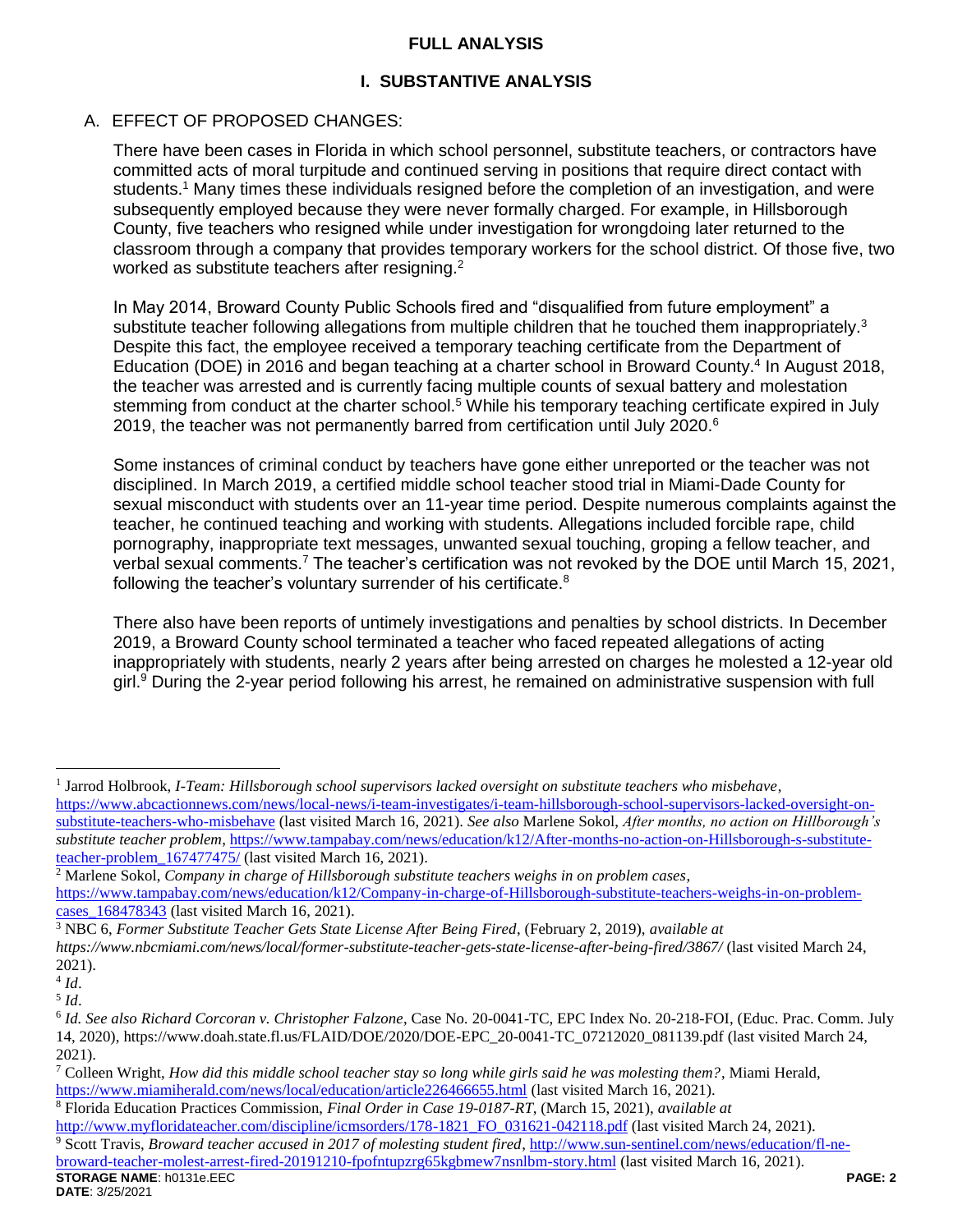salary, while assigned to the school district's book depository. Although documented complaints of misconduct against the teacher dated back to 1998, he still found employment at other schools.<sup>10</sup>

Private, charter, and public schools can face challenges in identifying persons whose sexual misconduct should disqualify the individual for continued access to students. For example, a Highlands County teacher who began a sexually inappropriate relationship with a 13-year old student in 2017 was subsequently convicted in May 2019.<sup>11</sup> Despite being incarcerated, his teacher certification was not revoked until August 25, 2020, approximately three years after the initial allegations.<sup>12</sup>

In March 2021, an elementary school physical education paraprofessional<sup>13</sup> employed by the Hernando County School District was arrested and removed from school grounds for three charges of sexual battery on a victim under 12 years of age and one charge of lewd and lascivious behavior.<sup>14</sup> He worked at the elementary school in a position that had direct contact with students for approximately 30 days prior to his arrest. According to an article in the Hernando Sun, although the school district performed a background check, because the charges arose from incidents in another county the district was unaware of prior allegations as the perpetrator had no formal criminal history. <sup>15</sup> After his arrest, the district notified parents, but did not include information relating to the allegations or the perpetrator's identity.<sup>16</sup>

### **Disqualification of Educational Employees and Personnel**

### **Present Situation**

### *Disqualification of Educational Personnel*

Background screening is required for instructional personnel and noninstructional personnel employed in positions that require direct contact with students.<sup>17</sup> An individual who has a conviction for any crime involving moral turpitude may not be employed, engaged to provide services, or serve in any position that requires direct contact with students.<sup>18</sup> Education personnel who have direct contact with students may not have a conviction for any of the offenses listed in s. 1012.315, F.S., which include:<sup>19</sup>

- enumerated felony offenses such as unlawful sexual activity with certain minors and lewdness and indecent exposure;<sup>20</sup>
- enumerated misdemeanor offenses relating to battery on a child, or luring or enticing a child;<sup>21</sup>
- any criminal act committed in another state or under federal law which, if committed in Florida, constitutes a prohibited felony or misdemeanor offense;<sup>22</sup> or

<sup>10</sup> Trent Kelly, *Broward County School Board votes to fire 2 teachers over sexual misconduct complaints*, [https://www.local10.com/news/local/2020/05/05/broward-county-school-board-votes-to-fire-teacher-with-history-of-sexual](https://www.local10.com/news/local/2020/05/05/broward-county-school-board-votes-to-fire-teacher-with-history-of-sexual-misconduct-complaints/)[misconduct-complaints/](https://www.local10.com/news/local/2020/05/05/broward-county-school-board-votes-to-fire-teacher-with-history-of-sexual-misconduct-complaints/) (last visited March 16, 2021).

<sup>11</sup> Marc Valero, *Dewberry pleads guilty, sentenced to 25 years*, [https://www.yoursun.com/sebring/news/dewberyy-pleads-guilty](https://www.yoursun.com/sebring/news/dewberyy-pleads-guilty-sentenced-to-years/article_398e3ea0-86f6-11e9-917a-9f96fdcc8209.html)[sentenced-to-years/article\\_398e3ea0-86f6-11e9-917a-9f96fdcc8209.html](https://www.yoursun.com/sebring/news/dewberyy-pleads-guilty-sentenced-to-years/article_398e3ea0-86f6-11e9-917a-9f96fdcc8209.html) (last visited March 16, 2021).

<sup>12</sup> *Richard Corcoran v. Kevin Dewberry*, Case No. 20-0216-RT, EPC Index No. 20-280-FON (Educ. Prac. Comm. Aug. 25, 2020), [https://www.doah.state.fl.us/FLAID/DOE/2020/DOE-EPC\\_20-0216-RT\\_09152020\\_084540.pdf.](https://www.doah.state.fl.us/FLAID/DOE/2020/DOE-EPC_20-0216-RT_09152020_084540.pdf)

<sup>&</sup>lt;sup>13</sup> Paraprofessionals are staff that provide instructional support in schools, such as, providing one-on-one tutoring, assisting with classroom management, and acting as a translator or providing instructional support services under the direct supervision of a highly qualified teacher. Paraprofessionals are not certified by the DOE. *See* Florida Department of Education, *Memorandum Regarding Revised Information - Assignment of Teachers and Paraprofessionals under Differentiated Accountability for Title I and Non-Title I Schools*, *available at* <https://info.fldoe.org/docushare/dsweb/Get/Rendition-13615/unknown> (last visited March 24, 2021). <sup>14</sup> Pat Raia, *Suncoast Elementary employee charged with sexual assault*, (March 8, 2021),

<https://www.hernandosun.com/article/suncoast-elementary-employee-charged-sexual-assault> (last visited March 24, 2021).

 $\overline{^{15}$  *Id.* 

<sup>16</sup> *Id*.

<sup>17</sup> Section 1012.32(2)(a), F.S.

<sup>&</sup>lt;sup>18</sup> Rule 6A-5.056(7), F.A.C., provides a list of offenses that are considered crimes involving moral turpitude, including the offenses listed in s. 1012.315, F.S.

<sup>&</sup>lt;sup>19</sup> Section 1012.315(1)(a)-(vv), (3), and (4), F.S.

<sup>&</sup>lt;sup>20</sup> Section 1012.315(1)(a)-(vv), F.S.

<sup>&</sup>lt;sup>21</sup> Section 1012.315(2)(a)-(b), F.S.

 $22$  Section 1012.315(3), F.S.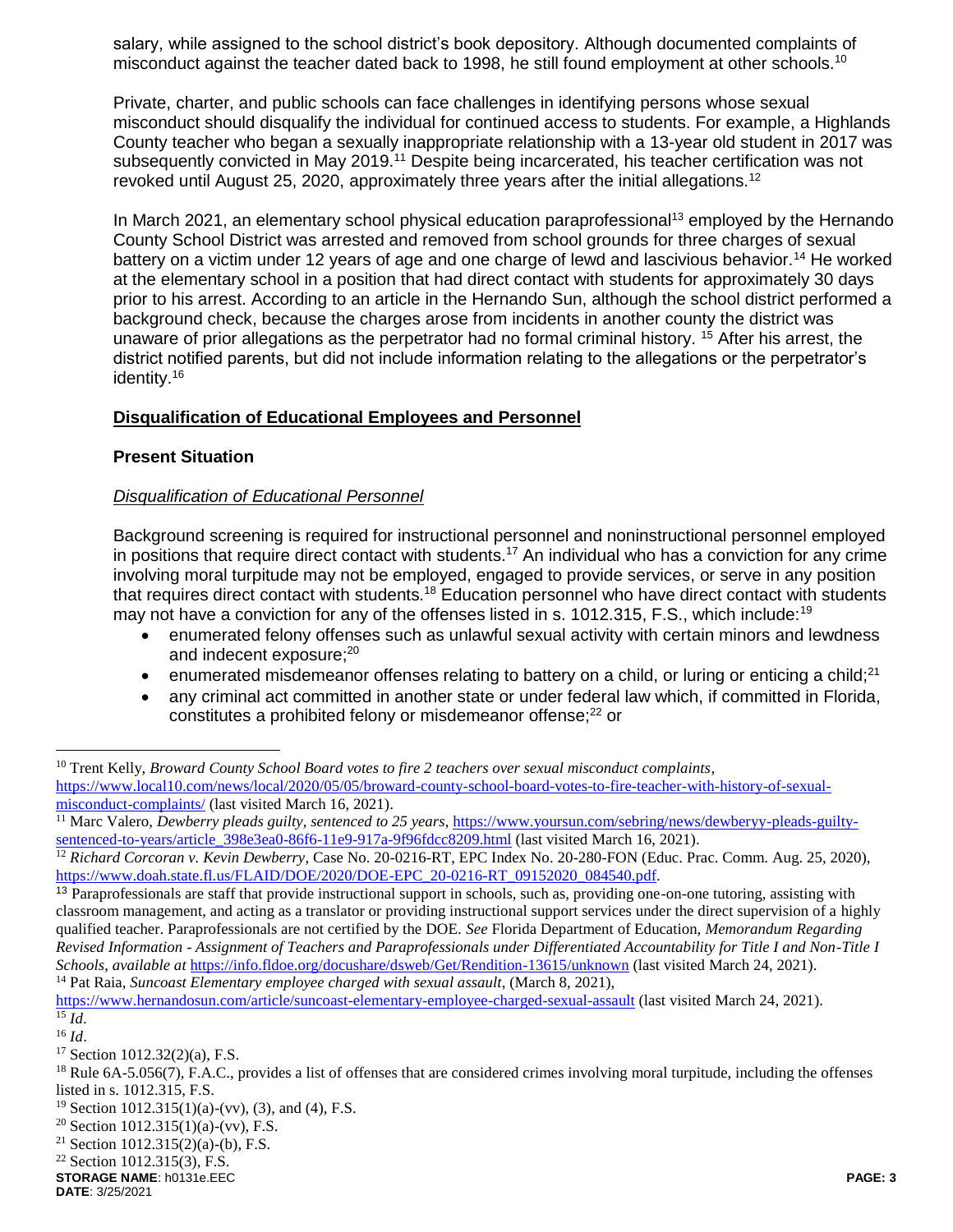any act committed in Florida, another state, or under federal law which qualifies an individual for inclusion on the Registered Juvenile Sex Offender List.<sup>23</sup>

### *Teacher Certification and Disciplinary Databases*

To avoid continued and future employment of certificateholders (i.e. instructional personnel and administrators) who have a conviction for any of the offenses listed in s. 1012.315, F.S., the DOE provides two screening tools to authorized staff of school districts, charter schools, the Florida School for the Deaf and the Blind, and private schools participating in a state scholarship program:

- The Professional Practices' Database of Disciplinary Actions Against Educators.<sup>24</sup>
- The Department of Education's Teacher Certification Database.<sup>25</sup>

Both databases contain only information necessary for performing employment history checks of certificated instructional personnel and school administrators. The databases do not include educational support employees who are non-certificated employees, but whose work supports the educational process.<sup>26</sup>

### *The Department of Education Investigations of Alleged Misconduct*

The DOE is required to expeditiously investigate any legally sufficient complaint that contains grounds for the revocation or suspension of an individual's educator certificate.<sup>27</sup> A complaint is considered legally sufficient if it contains ultimate facts which show a violation for which the Education Practices Commission (EPC) could discipline a certificated individual.<sup>28</sup> The DOE must investigate or continue to investigate and take appropriate action on a complaint even though the original complainant withdraws the complaint or otherwise indicates a desire not to cause it to be investigated or prosecuted to completion.<sup>29</sup>

For certificateholders found to have committed acts of misconduct, the DOE's Office of Professional Practice Services (OPPS) administers the state grievance process, including investigations of alleged misconduct and disciplinary actions.<sup>30</sup> Complaints can be filed by any person or entity, and the OPPS can self-generate complaints on their own using media reports or other sources. Legally sufficient complaints of misconduct that affect the health, safety, or welfare of a student have priority over other pending complaints.<sup>31</sup>

Complaints and materials relating to an investigation of a complaint are confidential and exempt from public records laws until a probable cause determination or until the investigation is considered inactive.<sup>32</sup> A preliminary investigation is active so long as it is continuing with a reasonable, good faith anticipation that an administrative finding will be made in the near future. Generally, there is no deadline for completion in Florida law. An investigation is presumed to be inactive if no finding relating to probable cause is made within 60 days after the complaint is made.<sup>33</sup> Once the OPPS finds probable cause, the case is turned over to the EPC for an administrative hearing.

*Education Practices Commission*

 $\overline{a}$ 

<sup>33</sup> Section 1012.31(3)(a)1., F.S.

**STORAGE NAME**: h0131e.EEC **PAGE: 4**

<sup>23</sup> Section 1012.315(4), F.S.

<sup>&</sup>lt;sup>24</sup> Section 1001.10(5)(a), F.S.

<sup>&</sup>lt;sup>25</sup> Section 1001.10(5)(b), F.S.

 $26$  Section 1012.01(6), F.S.

<sup>&</sup>lt;sup>27</sup> Section 1012.796(1)(a), F.S.

<sup>28</sup> *Id*.

<sup>29</sup> *Id.*

<sup>30</sup> Florida Department of Education, *Professional Practices*,<http://www.fldoe.org/teaching/professional-practices/> (last visited March 16, 2021).

 $31$  Section 1012.796(1)(b), F.S.

 $32$  Section 1012.31(3)(a)1., F.S., relating to public school personnel files; s. 1012.796(4), F.S., relating to EPC.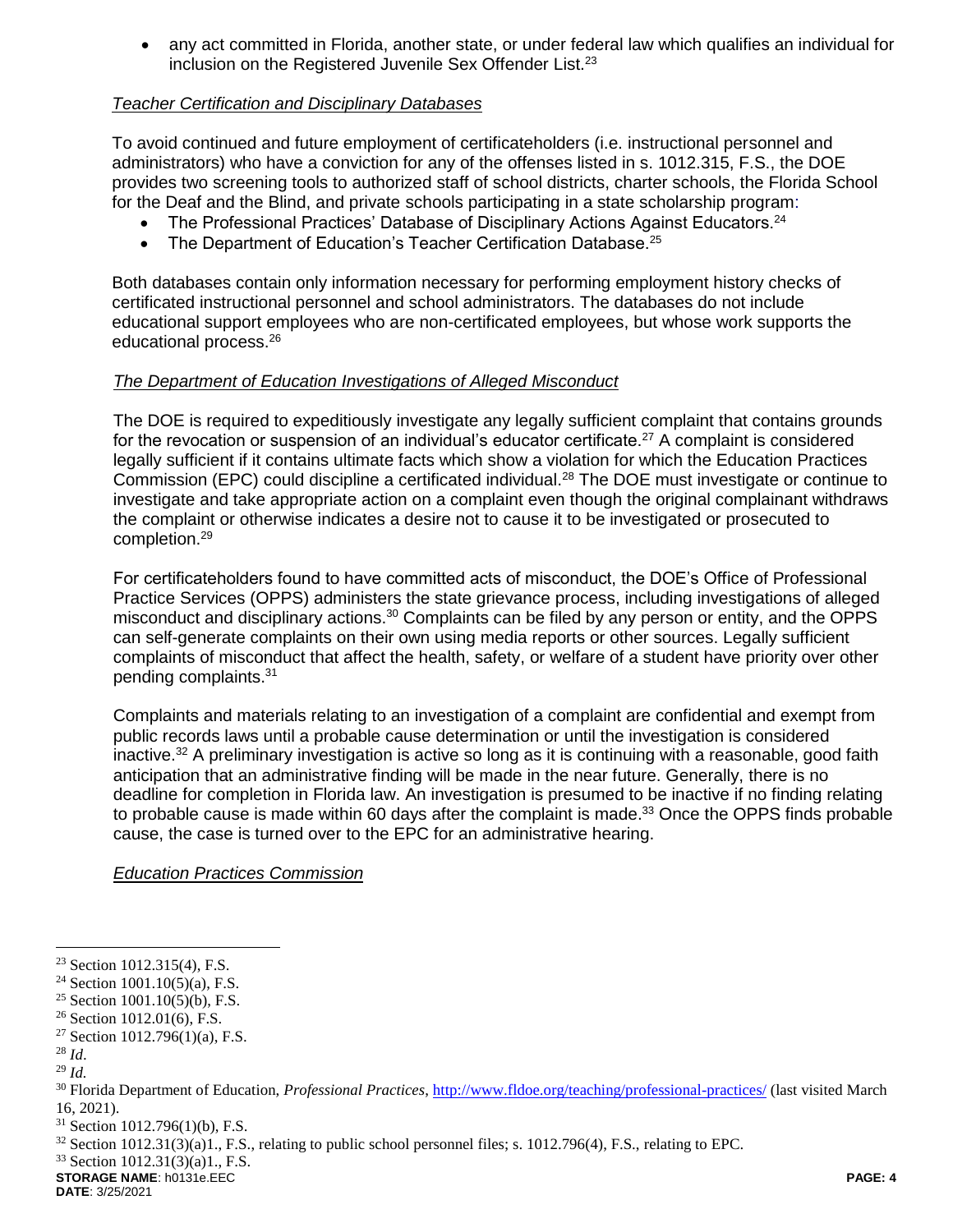The State Board of Education (SBE) has adopted standards for educator conduct, referred to as the Principles of Professional Conduct for the Education Profession.<sup>34</sup> The EPC interprets and applies the principles to certificated educational personnel.<sup>35</sup> At least once each year, the EPC must report to and meet with the SBE.<sup>36</sup> The EPC is authorized to revoke or suspend an educator certificate or take other appropriate action as provided in law.<sup>37</sup>

Upon investigation and finding probable cause, the Commissioner of Education must file a formal complaint and prosecute the complaint according to administrative procedures.<sup>38</sup> An administrative law judge must be assigned by the Division of Administrative Hearings of the Department of Management Services to hear the complaint if there are disputed issues of material fact. The administrative law judge makes recommendations to the appropriate EPC panel, which conducts a final hearing and reviews the recommendations and other pertinent information. The EPC panel enters a final order either dismissing the complaint or imposing one or more penalties.<sup>39</sup>

Specifically, the EPC may revoke or suspend an educator's certificate if a person has been:<sup>40</sup>

- found quilty of gross immorality or an act involving moral turpitude as defined by SBE rule;
- convicted or found guilty of, or entered a plea of guilty to, regardless of adjudication of guilt, a misdemeanor, felony, or any other criminal charge, other than a minor traffic violation; or
- disqualified from educator certification under s. 1012.315, F.S., based on a conviction for certain criminal offenses.

The EPC may impose one or more of the following penalties against a person with an educator certificate: <sup>41</sup>

- Revocation or suspension of a certificate.
- Imposition of an administrative fine not to exceed \$2,000 for each count or separate offense.
- Probation.
- Restriction of the authorized scope of practice.
- Written reprimand.
- Referral to the recovery network program for impaired educators.

The DOE may deny initial certification if it has satisfactory evidence that an applicant has committed an act for which the EPC would be authorized to revoke a teaching certificate.<sup>42</sup> The DOE's decision is subject to review by the EPC upon the filing of a written request from the applicant within 20 days after receipt of notice of denial.<sup>43</sup>

# *Duties of District School Boards and Superintendents*

District school boards are required to disqualify instructional and administrative personnel from employment in any position that requires direct contact with students if the personnel are ineligible for such employment due to a felony conviction for a disqualifying offense under s. 1012.315, F.S.<sup>44</sup> An elected or appointed school board official forfeits his or her salary for 1 year if:

<sup>34</sup> Section 1012.795(1)(j), F.S.; rule 6A-10.081, F.A.C.

<sup>35</sup> Section 1012.79(7)(a), F.S.

<sup>36</sup> Section 1012.79(7)(c), F.S.

<sup>37</sup> Section 1012.79(7)(b), F.S.

<sup>38</sup> Section 1012.796(6), F.S.; *see* ch. 120, F.S.

<sup>39</sup> Section 1012.796(7); *see* s. 1012.796(7)(a)-(h), F.S.

<sup>40</sup> Section 1012.795(1), F.S.

<sup>&</sup>lt;sup>41</sup> Section 1012.796, F.S. The EPC is also authorized to deny an application, including prohibiting reapplication for a period of up to ten years or permanently.

<sup>42</sup> Section 1012.56(12)(a), F.S.

<sup>43</sup> Section 1012.56(12)(b), F.S.

<sup>44</sup> Section 1001.42(7), F.S.; *see* s. 1012.315, F.S.

**STORAGE NAME**: h0131e.EEC **PAGE: 5**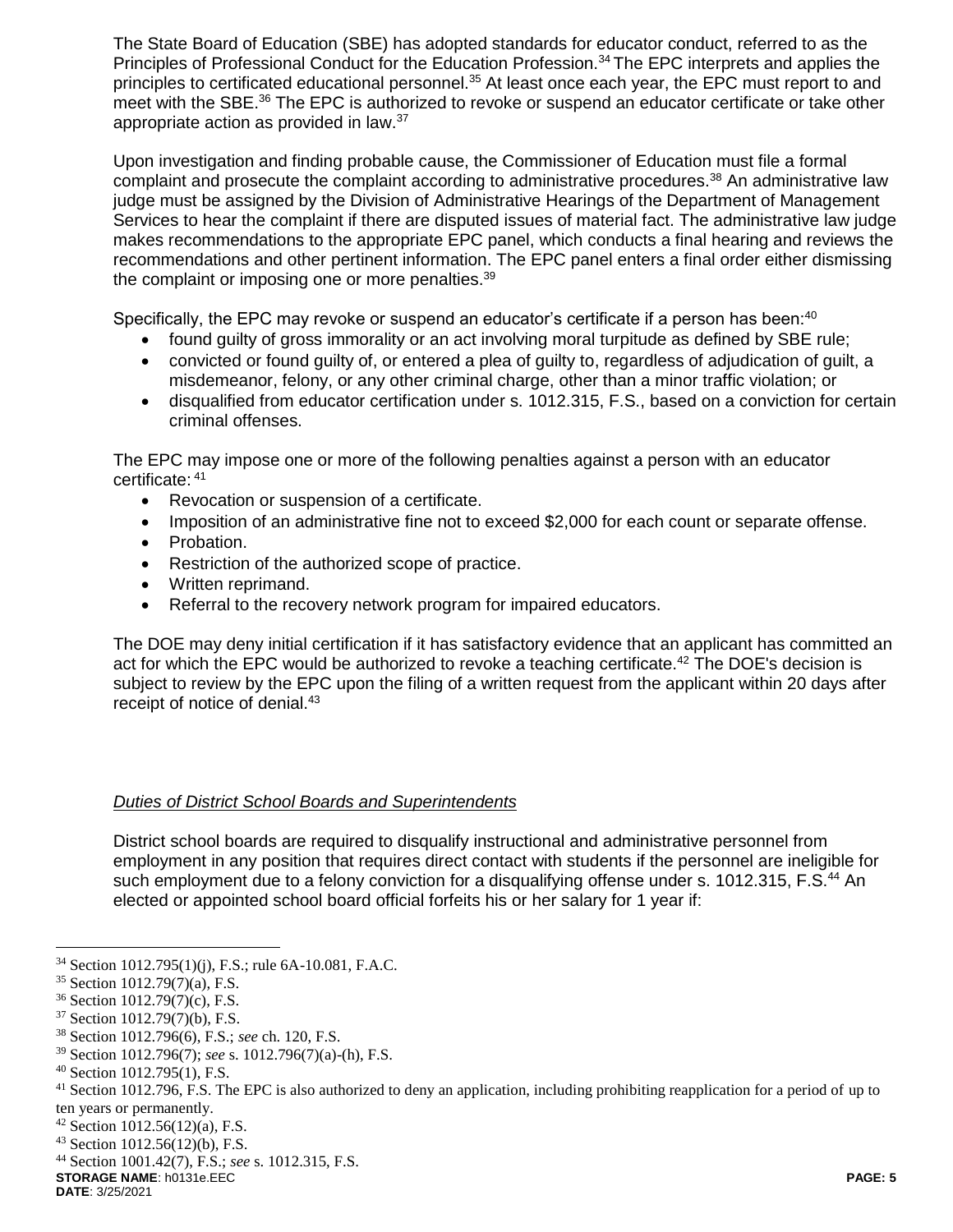- the school board official knowingly signs and transmits to any state official a false or incorrect report of alleged misconduct by instructional personnel or administrative personnel which affects the health, safety, or welfare of a student;<sup>45</sup> or
- $\bullet$  the school board official knowingly fails to adopt policies that require:  $46$ 
	- $\circ$  instructional personnel and administrative personnel to report alleged misconduct by other instructional personnel and administrative personnel;<sup>47</sup>
	- $\circ$  the district school superintendent to report misconduct by instructional personnel or school administrators that would result in disqualification from educator certification or employment to the law enforcement agencies with jurisdiction over the conduct;<sup>48</sup> or
	- o the investigation of all reports of alleged misconduct by instructional personnel and administrative personnel, if the misconduct affects the health, safety, or welfare of a student.<sup>49</sup>

Additionally, a district school superintendent forfeits his or her salary for 1 year if he or she knowingly:

- signs and transmits to any state official a false or incorrect report;
- fails to investigate any allegation of misconduct by instructional personnel or school administrators which affects the health, safety, or welfare of a student;
- fails to report the alleged misconduct to the DOE; or
- $\bullet$  fails to report misconduct to the law enforcement agencies with jurisdiction over the conduct.<sup>50</sup>

Each school district must file in writing with the DOE all legally sufficient complaints of misconduct by a certificateholder affecting the health, safety, or welfare of a student within 30 days after the date on which the misconduct comes to the attention of the school district, regardless of whether the subject of the complaint is still employed by the school district.<sup>51</sup> The school district must include all known information relating to the complaint at the time of filing. A school district must immediately notify the DOE if the subject of a legally sufficient complaint resigns or is terminated before the conclusion of the school district's investigation.<sup>52</sup> Upon receipt of the notification, the DOE must place an alert on the person's certification file indicating that he or she resigned or was terminated before an investigation was concluded.

If the district school superintendent determines that misconduct by a certificateholder affects the health, safety, or welfare of a student and the misconduct warrants termination, the superintendent must still report the misconduct to the DOE, even if the certificateholder resigns or is terminated.<sup>53</sup> The DOE maintains each report of misconduct as a public record in the instructional personnel's or school administrators' certification files. This requirement does not limit or restrict the power and duty of the DOE to investigate complaints, regardless of the school district's untimely filing, or failure to file, complaints and follow-up reports.

When an allegation of misconduct by instructional personnel or school administrators is received, the superintendent in consultation with the school principal, or upon the request of the commissioner, must immediately suspend the individual from regularly assigned duties with pay if the alleged misconduct affects the health, safety, or welfare of a student.<sup>54</sup> The superintendent must also reassign the suspended individual to a position that does not require direct contact with students in the district school system. Such suspension continues until the completion of the proceedings and the determination of sanctions, if any.

### *Charter Schools*

- $\overline{a}$ <sup>45</sup> Section 1001.42(7)(a), F.S.
- <sup>46</sup> Section 1001.42(7)(b), F.S.
- $47$  Section 1001.42(7)(b)1., F.S.
- <sup>48</sup> Section 1001.42(7)(b)2., F.S.
- <sup>49</sup> Section 1001.42(7)(b)3., F.S.
- <sup>50</sup> Section 1001.51(12)(b), F.S.
- <sup>51</sup> Section 1012.796(1)(d)1., F.S.
- <sup>52</sup> Section 1012.796(1)(d)2., F.S.
- <sup>53</sup> Section 1012.796(1)(d)5., F.S.
- <sup>54</sup> Section 1012.796(5), F.S.
- **STORAGE NAME**: h0131e.EEC **PAGE: 6**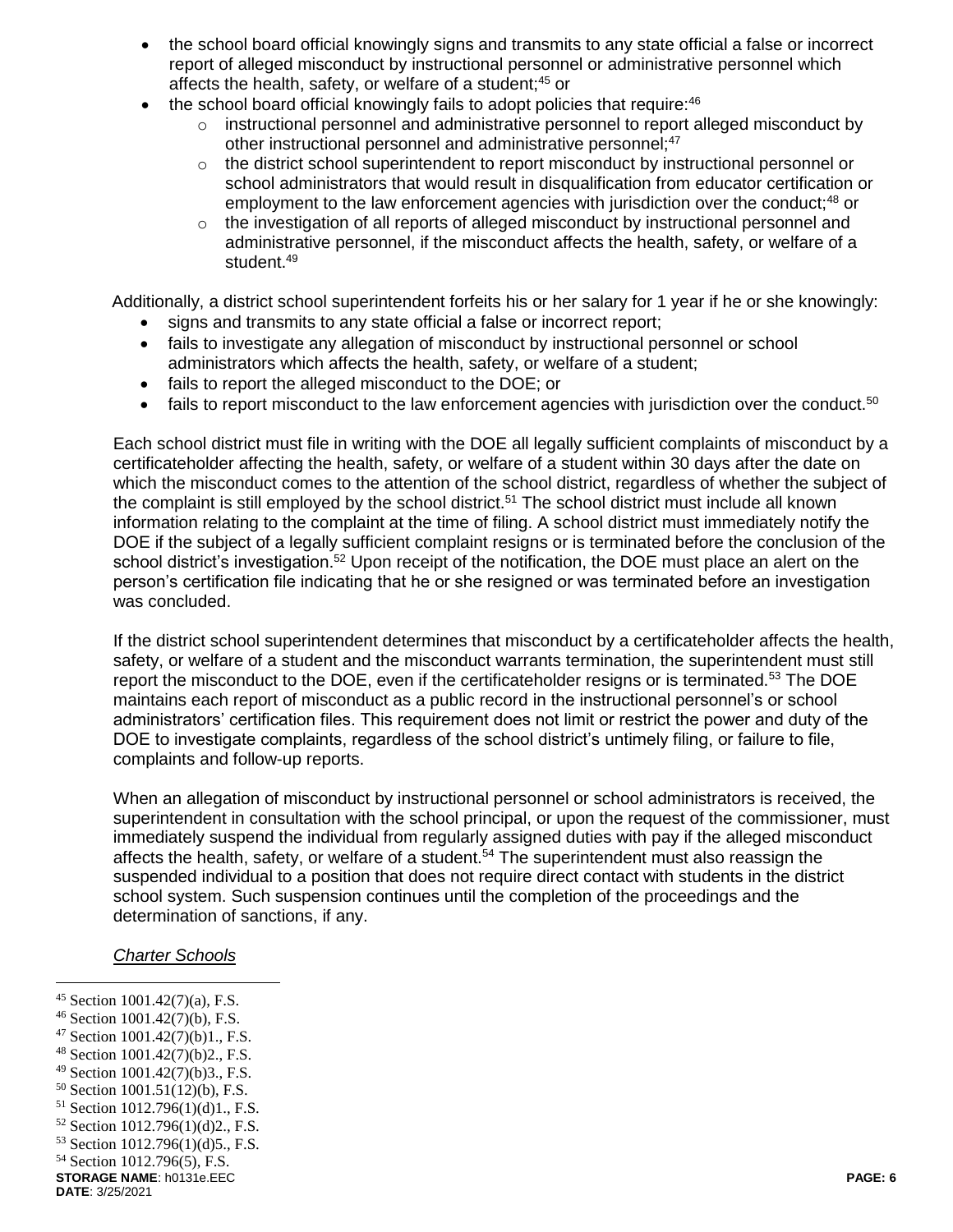The governing board of a charter school must adopt policies establishing standards of ethical conduct for instructional personnel and school administrators.<sup>55</sup> The policies must require all instructional personnel and school administrators to complete training on the standards; establish the duty of instructional personnel and school administrators to report, and procedures for reporting, alleged misconduct by other instructional personnel and school administrators, which affects the health, safety, or welfare of a student; and include an explanation of the liability protections.

An individual must undergo a background screening<sup>56</sup> prior to employment by a charter school or serving on a charter school governing board.<sup>57</sup> A charter school must disqualify instructional personnel and school administrators from employment in any position that requires direct contact with students if the personnel or administrators are ineligible for such employment due to a felony conviction for a disqualifying offense under s. 1012.315, F.S.<sup>58</sup>

A charter school may not conceal information related to an employee's termination, or resignation in lieu of termination, by written agreement or otherwise, when such termination or resignation stemmed from misconduct affecting the health safety or welfare of a student. <sup>59</sup> The charter school must disclose the misconduct when providing an employment reference.

# *Private Schools Participating in a State Scholarship Program*

A private school participating in a state scholarship program must adopt policies establishing standards of ethical conduct for instructional personnel and school administrators.<sup>60</sup> The policies require all instructional personnel and school administrators to complete training on the standards; establish the duty of instructional personnel and school administrators to report, and procedures for reporting, alleged misconduct by other instructional personnel and school administrators which affects the health, safety, or welfare of a student; and include an explanation of the liability protections.

Additionally, before employing instructional personnel or school administrators in any position that requires direct contact with students, a private school participating in a state scholarship program must conduct employment history checks of each previous employer, screen the personnel or administrators through use of the educator screening tools, and document the findings. If unable to contact a previous employer, the private school must document efforts to do so.<sup>61</sup>

Current law prohibits a private school participating in a state scholarship program from concealing information about employee misconduct relating to the health, safety, or welfare of a student, regardless of whether the individual was terminated or resigned in lieu of termination due to such misconduct.<sup>62</sup> When providing an employment reference, the private school must disclose employee misconduct relating the health safety, or welfare of a student.

# **Effect of Proposed Changes**

### *Disqualification of Educational Personnel*

The bill provides that an individual is ineligible for educator certification or employment in any position requiring direct contact with students in a district school, charter school, or private school accepting state scholarships, not only if convicted of specified offenses, but also if they are found guilty of, have had adjudication withheld for, or have pled guilty or nolo contendere to a specified offense. This aligns the disqualification provision with the discipline authority of the EPC.

<sup>55</sup> Section 1002.33(12)(g)3., F.S.

<sup>56</sup> *See* s. 1012.32(2)(b), F.S.

<sup>57</sup> Section 1002.33(12)(g)1., F.S.

<sup>58</sup> Section 1002.33(12)(g)2., F.S.

<sup>59</sup> Section 1002.33(12)(g)3. F.S.

 $60$  Section 1002.421(1)(n), F.S.

 $61$  Section 1002.421(1)(o), F.S.

 $62$  Section 1002.421(1)(n), F.S.

**STORAGE NAME**: h0131e.EEC **PAGE: 7**

**DATE**: 3/25/2021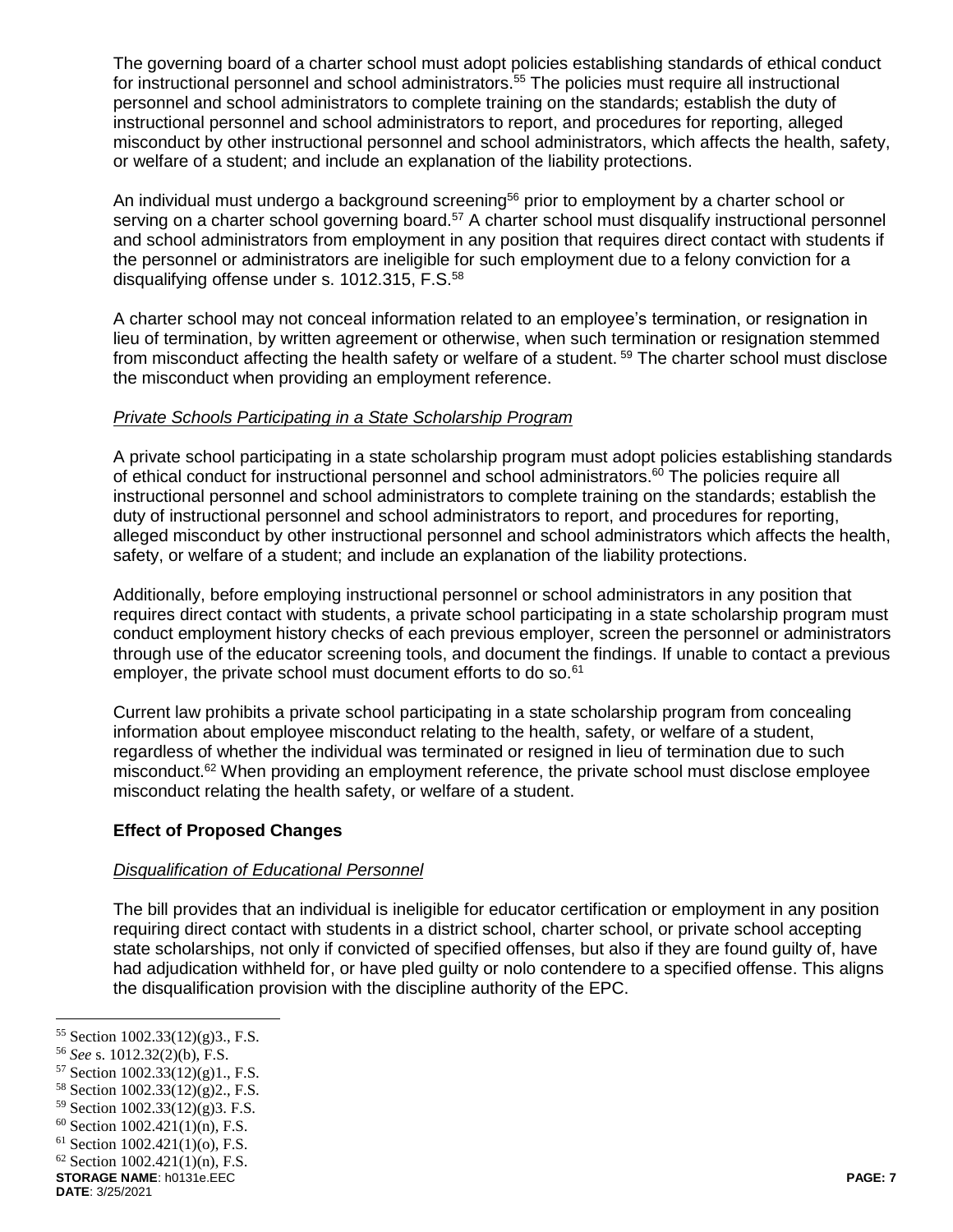The bill requires the DOE to maintain a disqualification list (DQ list) that includes the following:

- The identity of any person who has been permanently denied a certificate or whose educator certificate was permanently revoked and has been placed on the list as directed by the EPC. $63$
- The identity of any person who has been permanently disqualified by the commissioner as an owner or operator of a private school participating in a state scholarship program.
- The identity of any person who has been terminated, or has resigned in lieu of termination, from employment as a result of sexual misconduct with a student.
- The identity of any person who is ineligible for educator certification or employment under s. 1012.315, F.S.

The bill prohibits certificated (i.e. instructional and administrative personnel) and non-certificated (i.e. educational support employees and substitute teachers) individuals from employment in any position that requires direct contact with students in a district school system, charter school, or a private school participating in a state scholarship program if that individual is on the DQ list or is listed as a registered sex offender.<sup>64</sup> The bill also prohibits these educational entities, including a charter school's governing board, from employing a certificated or non-certificated individual if he or she was previously terminated or resigned in lieu of termination for sexual misconduct with a student. If the prohibited conduct occurs while employed, the bill creates a duty for the employing entity to report the employee and the disqualifying circumstance to the DOE for inclusion on the DQ list. However, the DOE is not obligated to investigate non-certificated employees.

The bill provides a process for removing an individual from the DQ list if:

- a completed law enforcement investigation resulted in an exoneration or no conviction or finding of guilt, and a completed investigation and proceeding, as applicable, by the responsible education agency resulted in no finding that the person committed disqualifying conduct;
- the person was not the subject of disqualifying conduct and was included on the DQ list as an error or as a result of mistaken identity; or
- the employer that submitted the person for inclusion on the DQ list requests that he or she be removed and submits supporting documentation.

The bill requires the SBE to adopt rules to implement the DQ list and the removal process. The bill also adds the DQ list to the employment screening tools available to authorized staff of school districts, charter schools, the Florida School for the Deaf and the Blind, and private schools that accept scholarship students who participate in a state scholarship program.

# *Department of Education Investigations of Alleged Misconduct*

The bill specifies that, for a person whose educator certificate has expired and who committed an act that is the basis for a legally sufficient complaint while holding a certificate, the DOE may not issue a certificate unless an investigation has been completed.

The bill creates a duty on the DOE to place the person on the DQ list upon receiving a notification from a public school, charter school or its governing board, or private school participating in a state scholarship program that the person is the subject of an investigation of sexual misconduct with a student and has resigned or was terminated before the conclusion of the investigation.

# *Education Practices Commission*

**STORAGE NAME**: h0131e.EEC **PAGE: 8 DATE**: 3/25/2021 <sup>63</sup> *See* s. 1012.795, F.S., regarding the EPC's authority to discipline. <sup>64</sup> 42 U.S.C. § 9858f.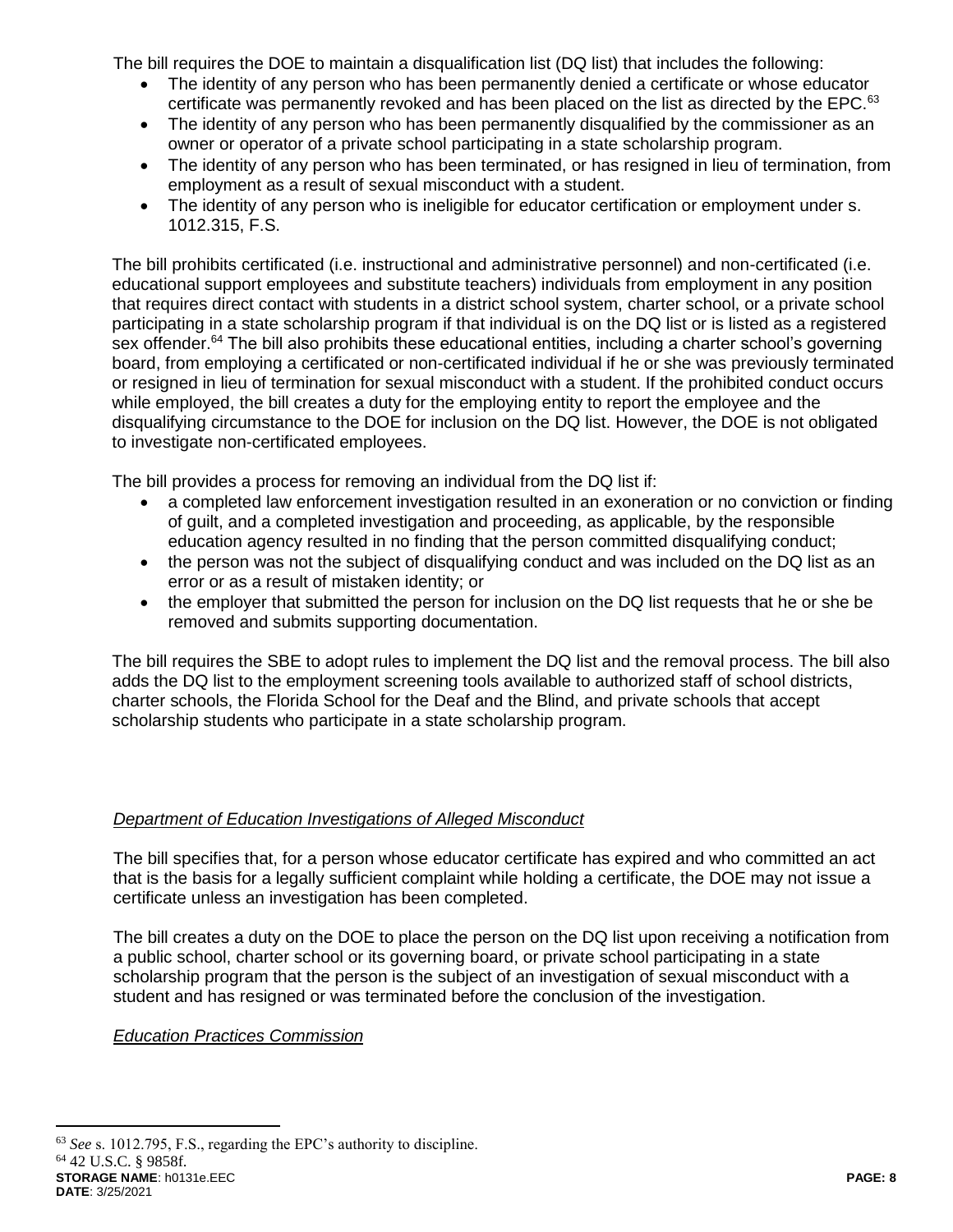The bill requires the commissioner to make a probable cause determination within 90 days after receiving a legally sufficient complaint that involves sexual misconduct by any certificated personnel. This time limitation may be tolled upon written request from a state attorney.

The bill adds placement on the DQ list as a penalty the EPC may impose for misconduct due to a felony conviction for a disqualifying offense under s. 1012.315, F.S. or sexual misconduct with a student.

Additionally, the bill prohibits any individual on the DQ list from serving or applying to serve as an employee or contracted personnel at any public school, charter school, or private school participating in a state scholarship program. Any individual who knowingly violates this prohibition commits a third degree felony.<sup>65</sup>

## *Duties of District School Boards and Superintendents*

The bill requires that a school district's mandatory misconduct reporting and investigation policy apply to educational support personnel. For all personnel subject to the policy, investigations must be conducted regardless of whether the individual resigned or was terminated before the conclusion of the investigation. The policy must require the superintendent to notify the DOE of the result of the investigation and whether the misconduct warranted termination, regardless of whether the individual resigned or was terminated prior to the conclusion of the investigation.

The bill requires a superintendent to completely investigate any allegation of misconduct that affects the health, safety, or welfare of a student, that would be an offense against a student by an authority figure (i.e. sexual or lewd conduct; or a romantic relationship),  $66$  a disqualifying offense under s. 1012.315, F.S., or sexual misconduct with a student.

The bill limits the time a superintendent is required to suspend a certificateholder with pay to when a legally sufficient complaint is submitted. The school district must complete all proceedings and sanctions, if any, within 1 year of submission of the legally sufficient complaint.

### *Duties of Private Schools Participating in a State Scholarship Program*

The bill requires private schools participating in a state scholarship program to apply their standards of ethical conduct to educational support employees. The bill prohibits private schools from employing an individual whose educator certificate is revoked or who is barred from reapplying for an educator certificate. The bill also authorizes the commissioner to permanently deny or revoke the authority of an owner or operator to establish or operate a private school in Florida if the owner or operator is operating or has previously operated an educational institution in Florida or another state in a manner contrary to the health, safety, or welfare of the public. The commissioner must include such individuals on the DQ list.

# **Employment History Check**

### **Present Situation**

Before employing an individual in any position that requires direct contact with students, a district school superintendent is required to conduct employment history checks of each of the individual's previous employers, screen instructional personnel and school administrators<sup>67</sup> through the use of educator screening tools,<sup>68</sup> and document the findings.<sup>69</sup> If the district superintendent is unable to contact a previous employer, he or she must document efforts to do so.<sup>70</sup>

<sup>65</sup> *See* ss. 775.082 and 775.083, F.S.

<sup>66</sup> *See* s. 800.101, F.S. A person who violates this section commits a felony of the second degree.

<sup>67</sup> *See* ss. 1012.02(2)(a)-(e) and 1012.02(3)(a)-(c), F.S.

<sup>68</sup> *See* s. 1001.10(5)(a)-(b), F.S.

<sup>69</sup> Section 1012.27(6), F.S.

<sup>70</sup> *Id.*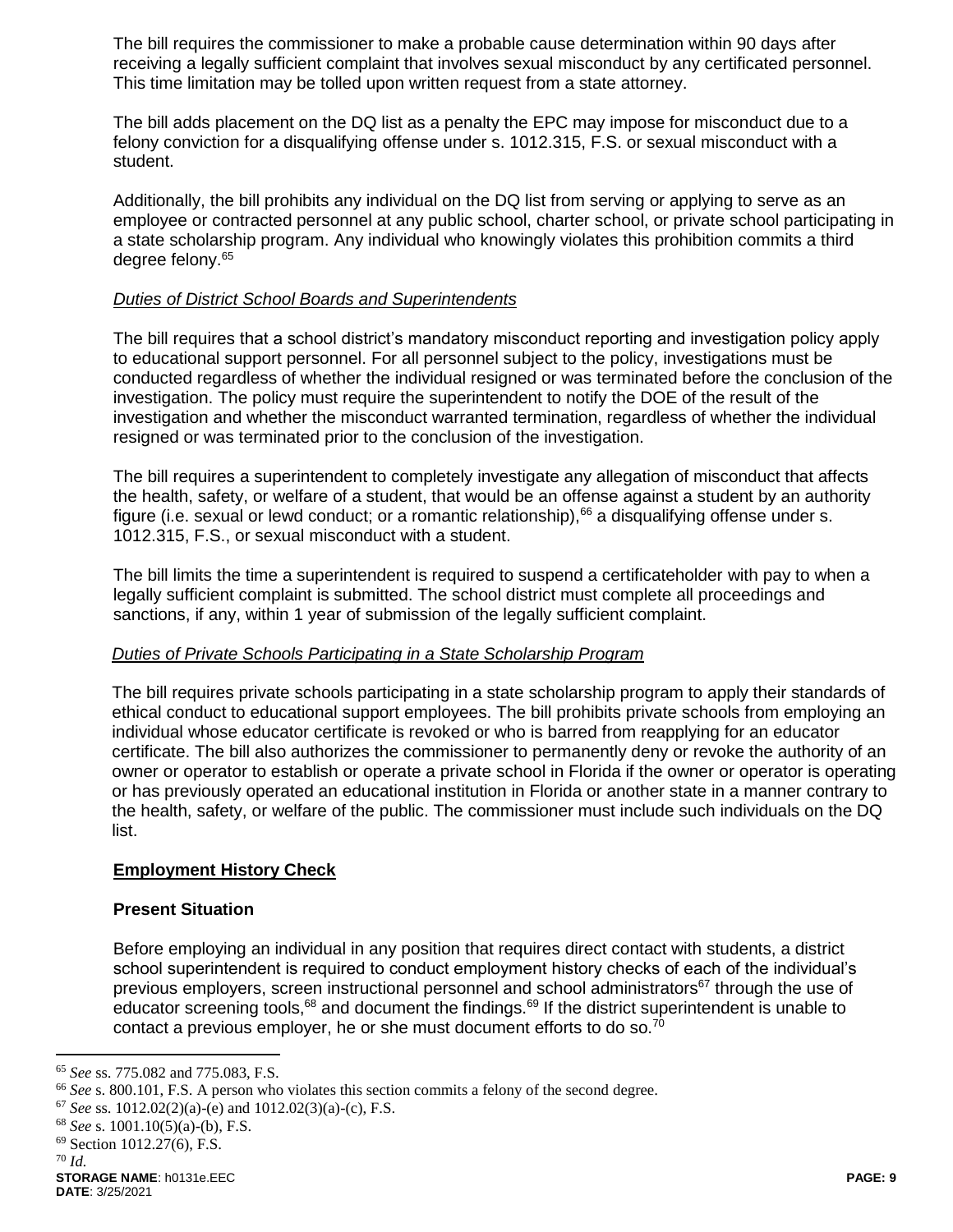## **Effect of Proposed Changes**

In cases of an employee separating from employment due to termination or resignation in lieu of termination, the bill requires the public school employer to execute an affidavit of separation, on a form adopted by the DOE, explaining in detail the facts and reasons for the separation. The affidavit must expressly disclose when the separation is due to a report of sexual misconduct with a student. The affidavit is executed under oath and constitutes an official statement.<sup>71</sup> The affidavit of separation must also include language that intentional false execution of the affidavit constitutes a second degree misdemeanor.

Before a district school superintendent employs an individual in any position that requires direct contact with students, the bill requires the employment history check to include a review of each affidavit of separation from the applicant's previous employers.

### **Notification of Arrest**

### **Present Situation**

When a public school employee is charged with a felony or misdemeanor involving the abuse of a minor child or the sale or possession of a controlled substance, law enforcement is required to notify the district school superintendent of the name and address of that employee within 48 hours of the arrest.<sup>72</sup> Such notification must also include the specific charges for which the employee was arrested.<sup>73</sup>

# **Effect of Proposed Changes**

The bill clarifies that charter schools are included in those educational entities law enforcement must notify when an employee is charged with a felony or misdemeanor involving the abuse of a minor child or the sale or possession of a controlled substance within 48 hours of the arrest.

Upon notification by law enforcement, the bill requires the principal to, within 24 hours, notify parents of enrolled students of the arrest and include, at a minimum, the employee's name and the specific charges against him or her. The bill authorizes the sharing of this information, notwithstanding the limitation on disclosure required by ss. 1012.31(3)(a)1. and 1012.796(4), F.S.

# B. SECTION DIRECTORY:

**Section 1.** Amends s. 1001.10, F.S., requiring the Department of Education to maintain a disqualification list of certain persons; providing for the removal of a person from the list under certain circumstances; requiring the State Board of Education to adopt rules; requiring the department to provide access to specified information to certain staff for specified purposes.

**Section 2.** Amends s. 1001.42, F.S., providing that certain provisions relating to conduct and prohibition from employment apply to educational support employees; prohibiting certain employees and personnel from employment under certain circumstances; requiring district school boards to report specified persons to the department for inclusion on the list; providing that a school board official forfeits his or her salary for 1 year under additional circumstances.

**Section 3.** Amends s. 1001.51, F.S., providing that a district school superintendent forfeits his or her salary for 1 year under additional circumstances.

<sup>71</sup> *See* s. 837.06, F.S.

<sup>72</sup> Section 1012.797(1), F.S.

**STORAGE NAME**: h0131e.EEC **PAGE: 10 DATE**: 3/25/2021 <sup>73</sup> *Id*.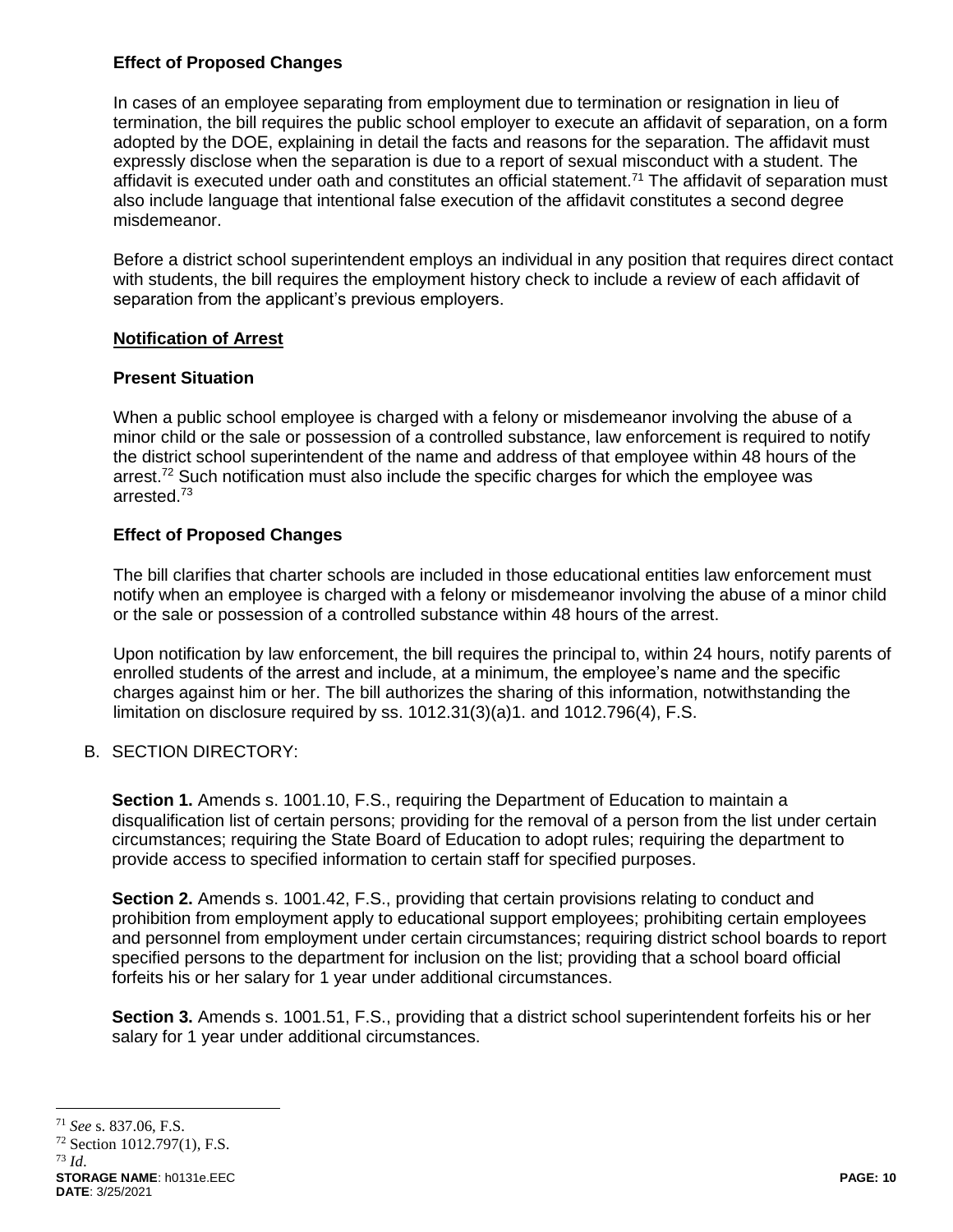**Section 4.** Amends s. 1002.33, F.S., prohibiting certain individuals from employment at a charter school; providing requirements for charter schools relating to employing certain individuals; requiring the governing board of a charter school to establish the duty of instructional personnel and school administrators to report specified alleged misconduct by certain individuals; prohibiting an individual on the list from employment in specified positions; requiring a charter school to report specified individuals to the department for inclusion on a certain list.

**Section 5.** Amends s. 1002.421, F.S., requiring certain private schools to include educational support employees in specified policies; requiring certain private schools to deny employment to certain persons; prohibiting the employment of certain employees and personnel under circumstances; requiring private schools to report specified persons to the department for inclusion on a certain list; authorizing the Commissioner of Education to permanently revoke an owner's or operator's authority to establish or operate a private school in the state under certain circumstances.

**Section 6.** Amends s. 1006.061, F.S., revising the contents of a sign certain educational entities are required to post to include information relating to reporting of certain criminal acts.

**Section 7.** Amends s. 1012.27, F.S., revising the requirements for certain employment history checks to include a specified affidavit.

**Section 8.** Amends s. 1012.31, F.S., requiring certain persons to execute and maintain an affidavit of separation form for specified purposes; providing requirements for such affidavit.

**Section 9.** Amends s. 1012.315, F.S., providing that certain persons are ineligible for an educator certification or specified employment.

**Section 10.** Amends s. 1012.795, F.S., revising acts that warrant a disciplinary action by the commission.

**Section 11.** Amends s. 1012.796, F.S., prohibiting the department from issuing a certificate to certain persons; requiring the commissioner to make a determination of probable cause within a specified timeframe for complaints relating to sexual misconduct with a student; providing for such timeframe to be held in abeyance under certain circumstances; providing construction; requiring certain individuals to be placed on a disqualification list; requiring the commissioner to remove certain suspended personnel or administrators from certain positions under specified circumstances; requiring a district school superintendent to immediately suspend certain individuals and take specified action as a results of alleged misconduct; prohibiting certain individuals from serving or applying to serve in specified positions at public schools and specified private schools; providing a timeframe for specified investigations; providing timeframe for administrative suspension; providing criminal penalties.

**Section 12.** Amends s. 1012.797, F.S., revising provisions relating to notification by law enforcement of certain charges against employees; clarifying the entities who receive such notifications; requiring a school principal or designee to notify certain parents of such notifications within a specified timeframe; providing minimum requirements for parental notifications.

**Section 13.** Provides an effective date of July 1, 2021.

# **II. FISCAL ANALYSIS & ECONOMIC IMPACT STATEMENT**

- A. FISCAL IMPACT ON STATE GOVERNMENT:
	- 1. Revenues:

None.

2. Expenditures:

None. See Fiscal Comments.